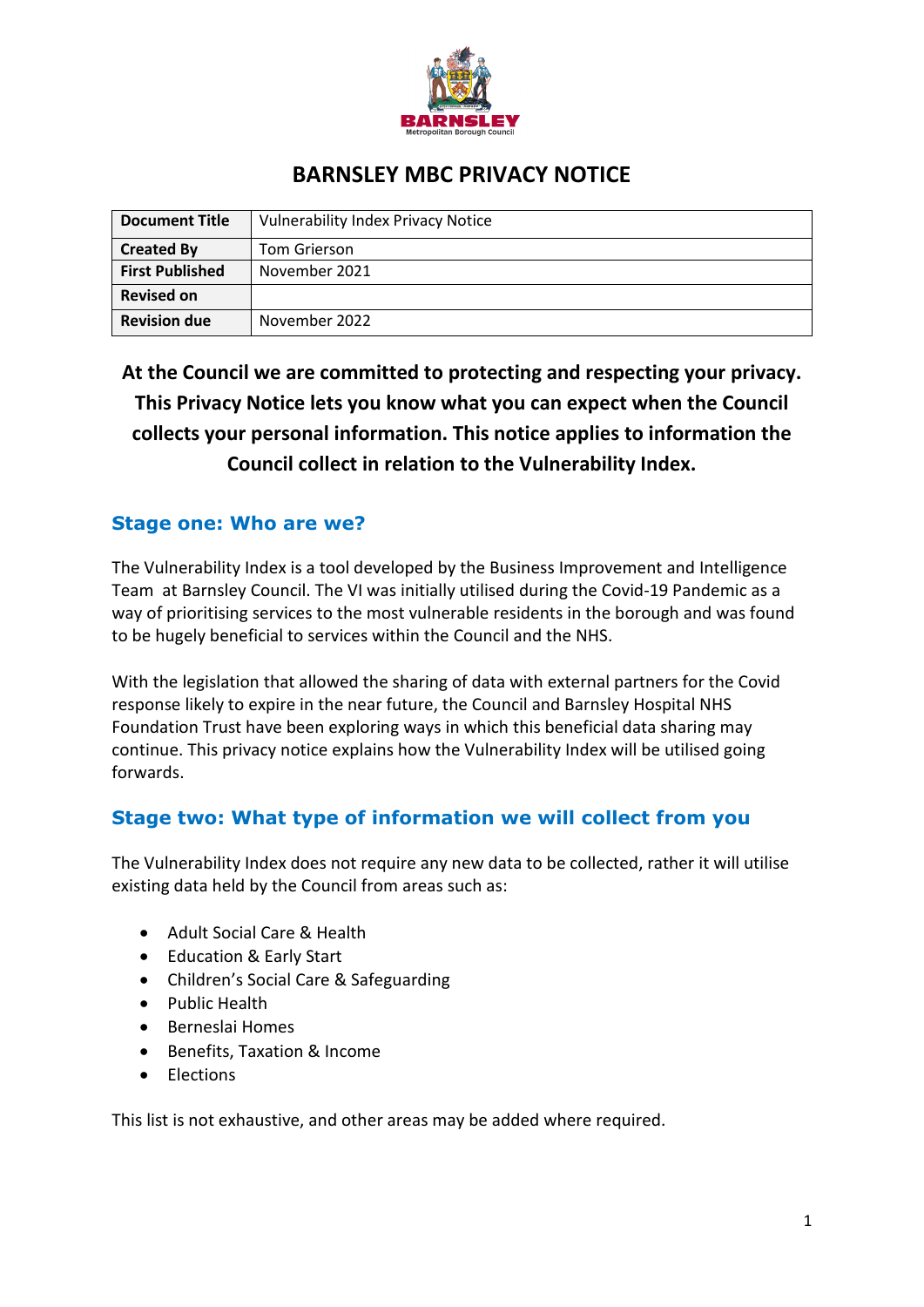## **Stage three: Why do we need your personal information**

The purpose of the Vulnerability Index is to assign a 'vulnerability score' based on specific criteria. This score will be utilised by Barnsley Hospital NHS Foundation Trust to enable it to plan and schedule services such as planned care procedures and emergency department admissions more effectively.

## **Stage four: How we will collect your personal information**

The personal information utilised within the Vulnerability Index has already been collected, or will be collected, by services as part of their usual business provision. The development of the Vulnerability Index does not require any new data collection.

## **Stage five: Our Legal Basis for processing your information**

We collect and use your information under:

Article 6(1) (e) UK GDPR – processing is necessary for the performance of a task in the public interest.

For special category information: Article 9(2) (g) UK GDPR – processing is necessary for reasons of substantial public interest.

For more detailed information on the legal basis please contact us

#### **Stage six: Why we may need to share your information**

The purpose of the Vulnerability Index is to share data with Barnsley Hospital NHS Foundation Trust so that they can plan and schedule services more effectively and efficiently. This data needs to be shared to provide benefits to both the hospital and its patients.

The Council will not share your information with anyone else without consent unless the law and/or our policies allow us to do so for example, in the following circumstances:

- the law states that we can
- there is a risk of serious harm or threat to life
- we are directed by a court of law

#### **Stage seven: Who we may share your information with**

Where there is a need identified, as outlined in section 6 above, your information will be shared with:

• Barnsley Hospital NHS Foundation Trust

The data shared with the hospital does not include all the source data. Specific staff at the Hospital will be given access to the system which will include the following identifiers:

• Name